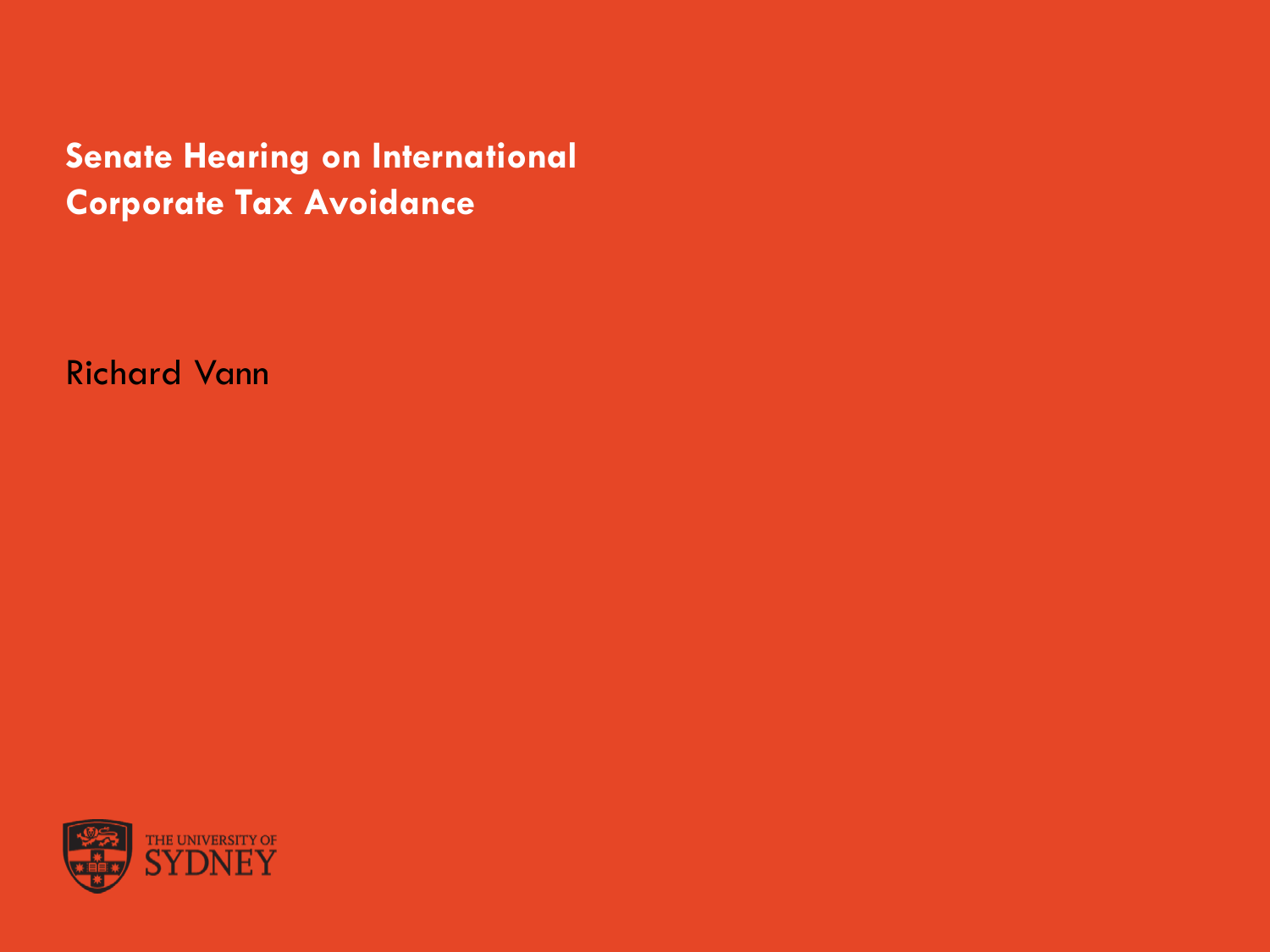## **Topics**

- G20/OECD Base Erosion and Profit Shifting (BEPS) Project
- Risks of BEPS failure or breakout
- Australian corporate tax base, rate and enforcement
- Imputation and tax avoidance
- Corporate tax avoidance in Australia: Foreign and resident companies

#### **Messages:**

- **(1) International corporate tax is not a simple issue with simple singlecountry solutions**
- **(2) Major tax issue for Australia likely to be foreign corporates with local sales**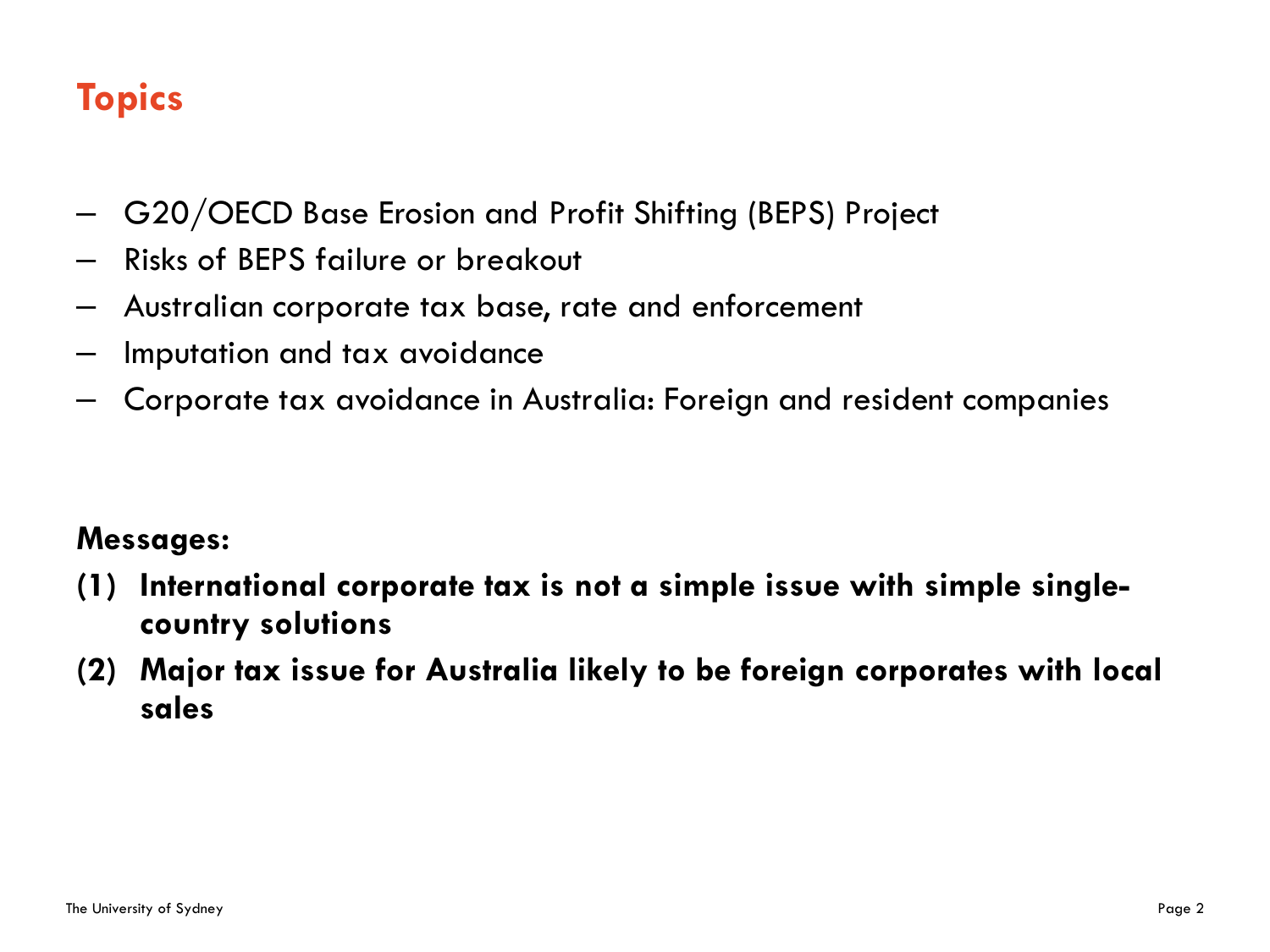## **G20/OECD BEPS Project**

- Corporate tax is essentially a source based tax on business income
	- Ultimate shareholder tax (dividends, CGT) is the residence tax
	- International tax system designed to remove double taxation at corporate level; up to shareholder country to deal with that level
- BEPS project necessary response to pressures on source taxation
	- Systemic issues
		- Difficulty of defining source for digital economy
		- Harmful tax practices to shift tax base (rulings, patent boxes)
		- Tax competition: mobility of (some) real investment
	- Design issues: locating tax base and enforcing it
		- Defects in transfer pricing rules
		- Defects in treatment of interest deductions
		- Defects in business tax threshold (permanent establishment)
		- Defects in information, enforcement, implementation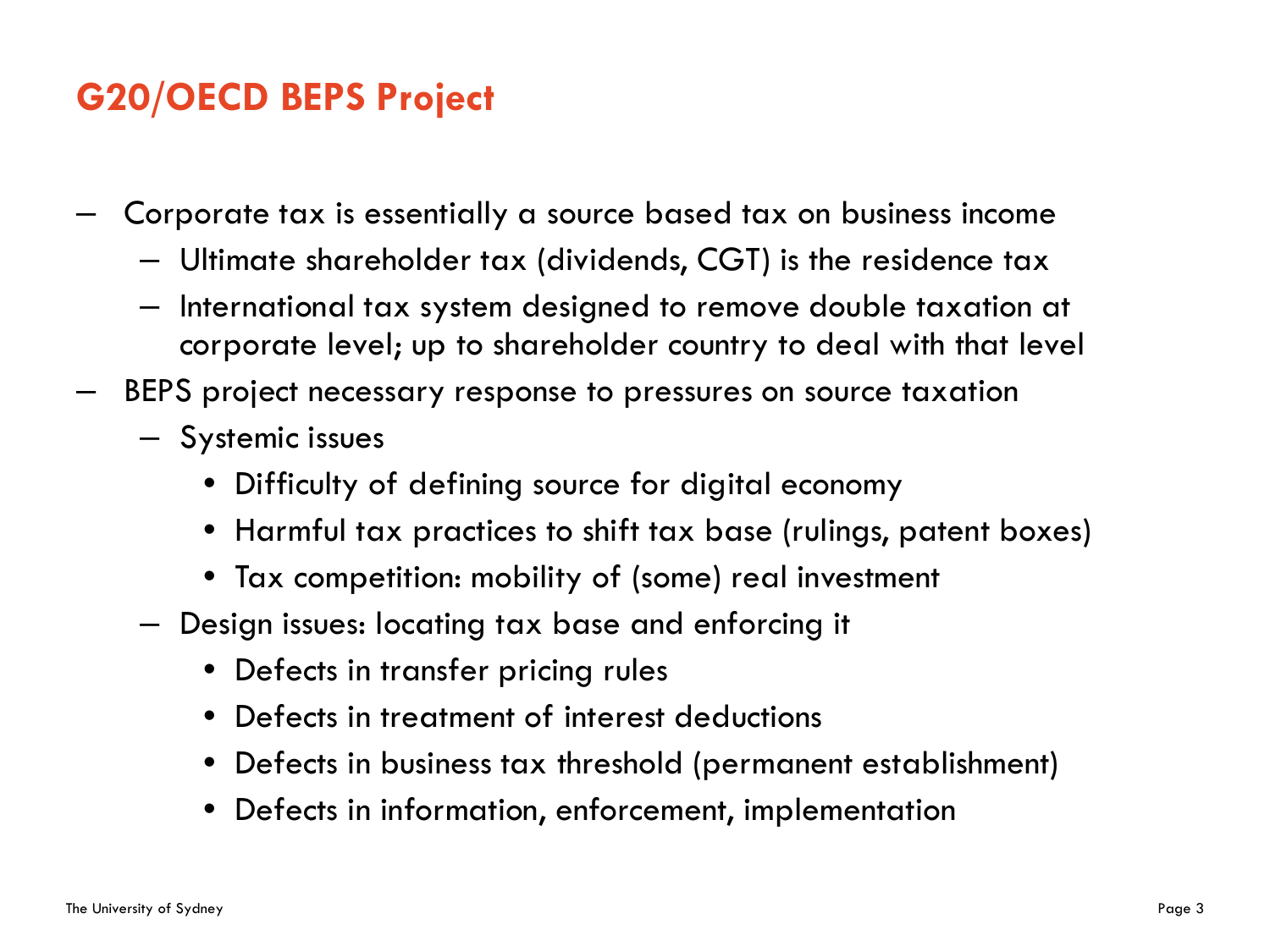#### **Risks of BEPS failure or breakout**

- BEPS project plausibly assumes that international coordination is necessary to overcome problems
	- Not the first attempt
		- OECD 1998 Harmful Tax Competition project failed due to withdrawal of US support (except for transparency)
	- BEPS could fail because of US gridlock?
		- Project is being innoculated against this possibility with defensive rules: G20 political consensus critical
- Packs large scale remaking of international tax system into 2 years (system took 80 years to build in  $20<sup>th</sup>$  century)
	- Extremely short-term for technocrats, long-term for politicians
	- Risk of political breakout, eg UK DPT and election
	- Delicate line of prodding process forward while maintaining consensus means advance national action needs to be carefully considered (build rather than destroy consensus)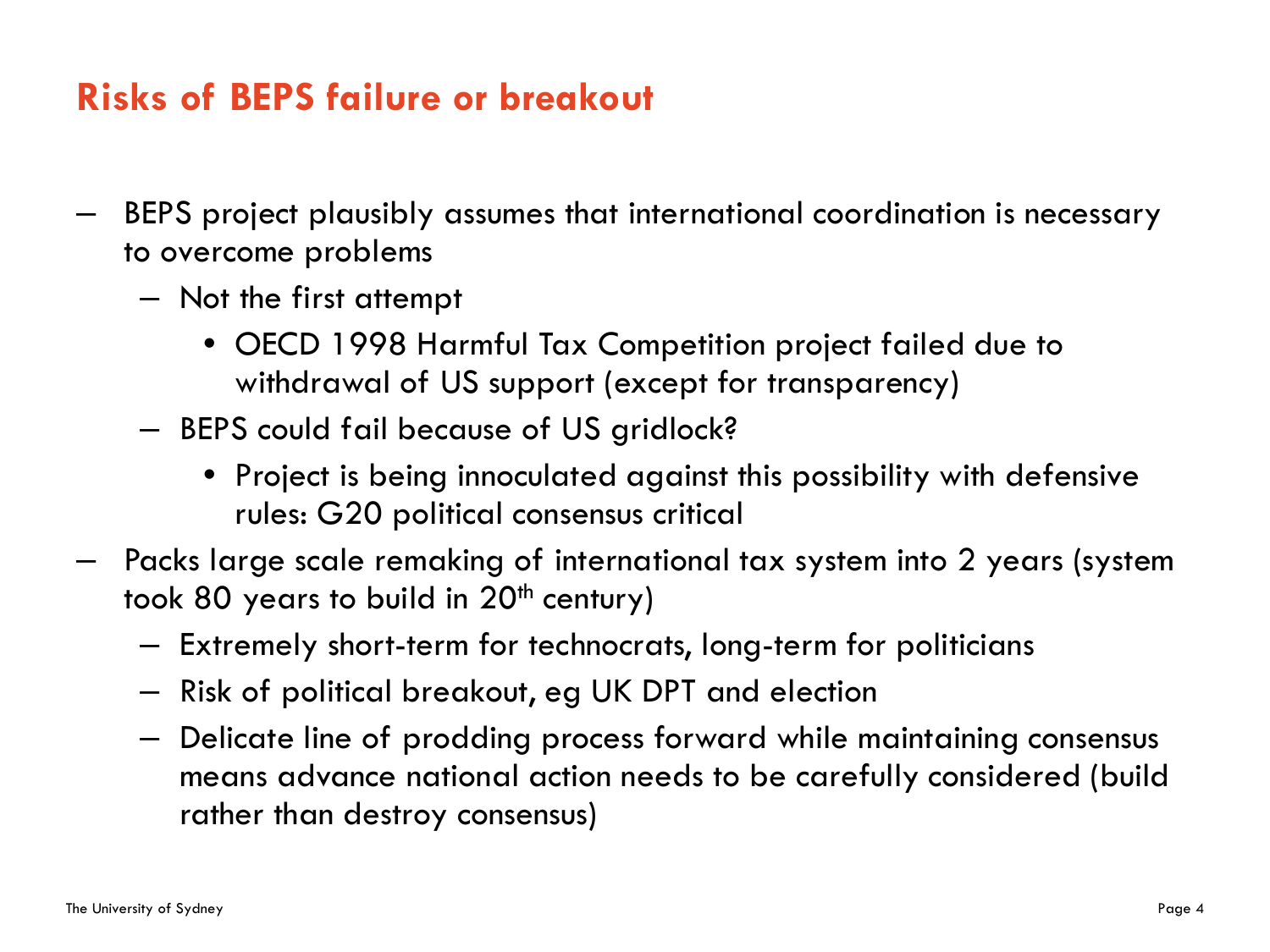### **Australian corporate tax base, rate, enforcement**

- Base has differing components
	- Natural resources/primary production exposed to world prices but not too much competition
	- Australian based large businesses with local customers enjoy tyranny of distance & regulation (large local banks, grocers, etc)
	- Local internationally competing businesses very exposed (manufacturing, some services)
- Tax rate is not significantly out of line (compare weighted and unweighted averages)
	- Corporate tax cut very unfocused in dealing with areas where tax competition an issue (benefits all other areas including HWIs)
		- Change base in areas affected by tax competition
		- Reduce rate but with adjustments to deny benefits to unaffected businesses
- Enforcement: ATO regarded as unstrategic but changing
	- Parliamentary enquiry 25 years ago on some similar issues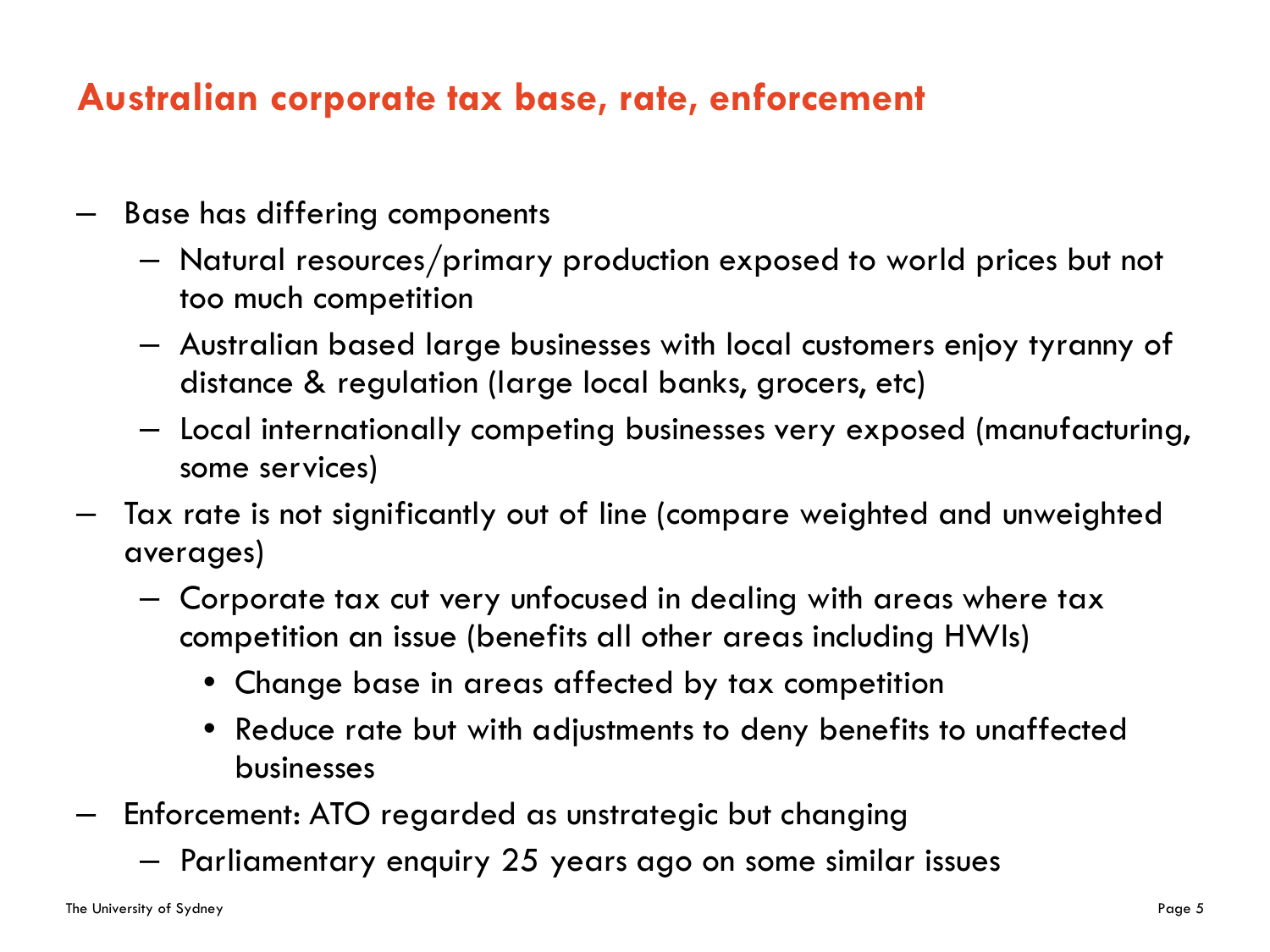#### **Imputation and tax avoidance**

- Tax discussion paper page 83
	- Corporate tax \$65b
	- Imputation credits claimed by residents \$19b
	- Imputation credits on distributions to non-residents \$12b
	- Imputation credits on distributions to resident companies \$10b
	- Retained earnings/timing differences \$24b
- Extremely high distribution ratios and rate of fully franked dividends
	- Puts floor under tax avoidance by most large resident corporates
	- One reason for recent high tax collections (also mining boom)
- Henry review and discussion paper (less strongly) recognise integrity benefits but question imputation overall (based on yet to be disclosed Treasury modelling for discussion paper)
	- Assumptions of modelling likely to be questionable
	- But bias for Australians to invest in Australian companies